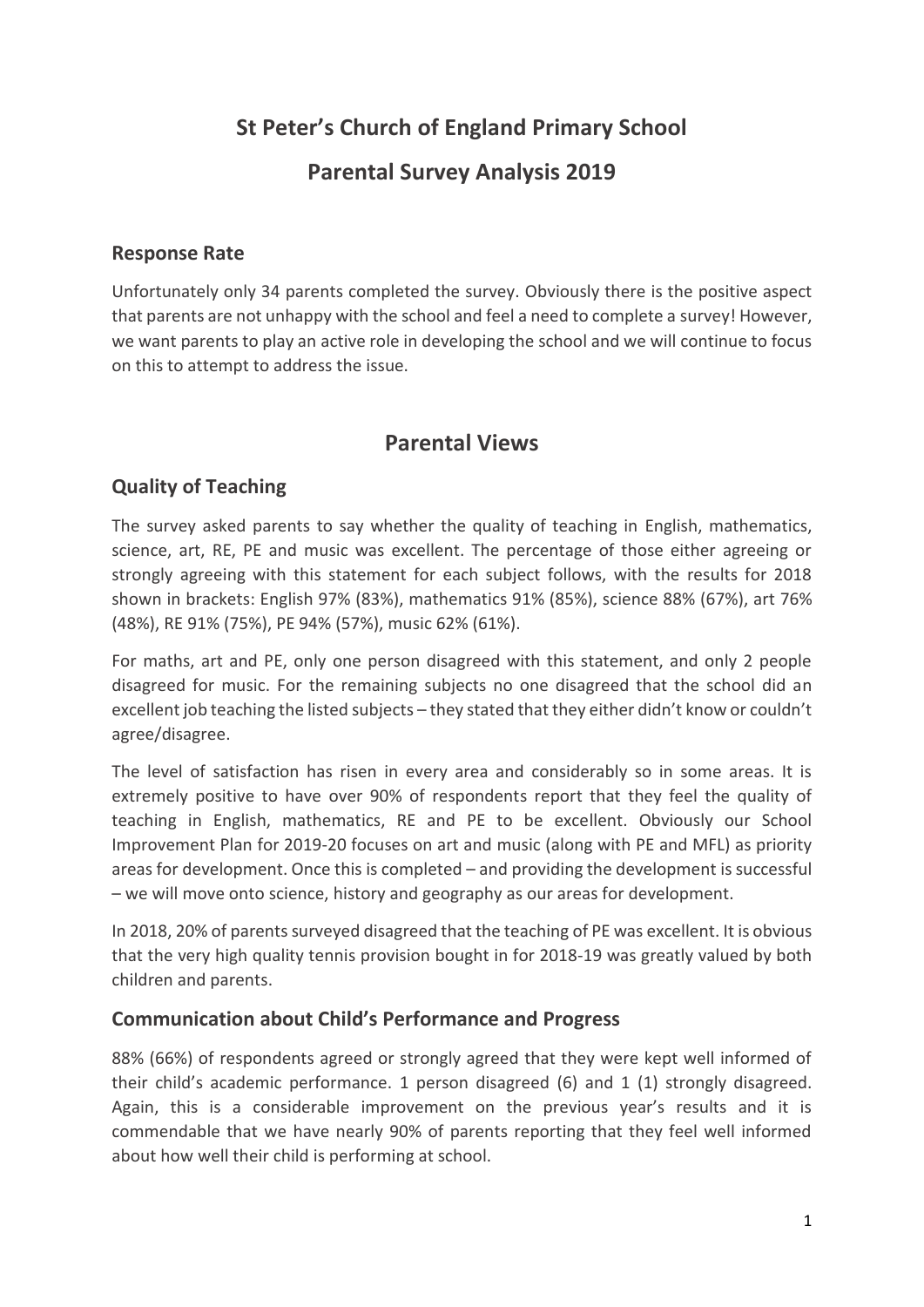#### **School Resources**

88% of parents felt that their child received a good or better standard of education. In 2018 2 parents disagreed with this statement – none did this year.

82% of parents felt that their children had access to a variety of learning resources. Only 1 parent disagreed compared to 4 in 2018.

94% felt that the school's facilities were well maintained. None disagreed whereas 4 did in 2018.

74% felt that the school website is informative and well maintained. In 2018 4 parents disagreed with is statement – this has risen to 5 this year.

91% of respondents felt that their child had made good or better progress over the course of the year. This is considerable rise from 2018 when only 76% of parents felt this to be the case. Only 1 parent disagreed with the statement against 3 last year.

## **School Values and Ethos**

*Pupils Respect One Another* – 94% (83%) of respondents agreed – only 1 did not compared to 2 in 2018.

*The School has a Fair and Effective Behaviour Policy* – 91% (76%) of respondents agreed – only 2 did not compared to 1 in 2018.

*The school is a Safe, Friendly Environment* – 97% (95%) agreed – none disagreed.

*Staff at school are genuinely concerned for the well-being of our children* – 97% agreed and 1 did not. This question was not asked last year.

*Pupils Demonstrate Concern for Each Other* – 88% (88%) agreed – no one disagreed whereas 1 did last year.

*The school works hard to prevent bullying* – 76% (69%) agreed – 1 person disagreed compared to 3 in 2018.

## **Parent/School Communication**

*Parents Feel Welcome at schoo*l – 88% (85%) agreed – 2 disagreed compared to 1 last year.

*Parents' views are taken into account by the school when making decisions* – 79% (57%) agreed – 4 people disagreed compared to 6 in 2018.

*Parents understand the school's management structure* – 77% (76%) agreed – 2 did not compared to 3 in 2018.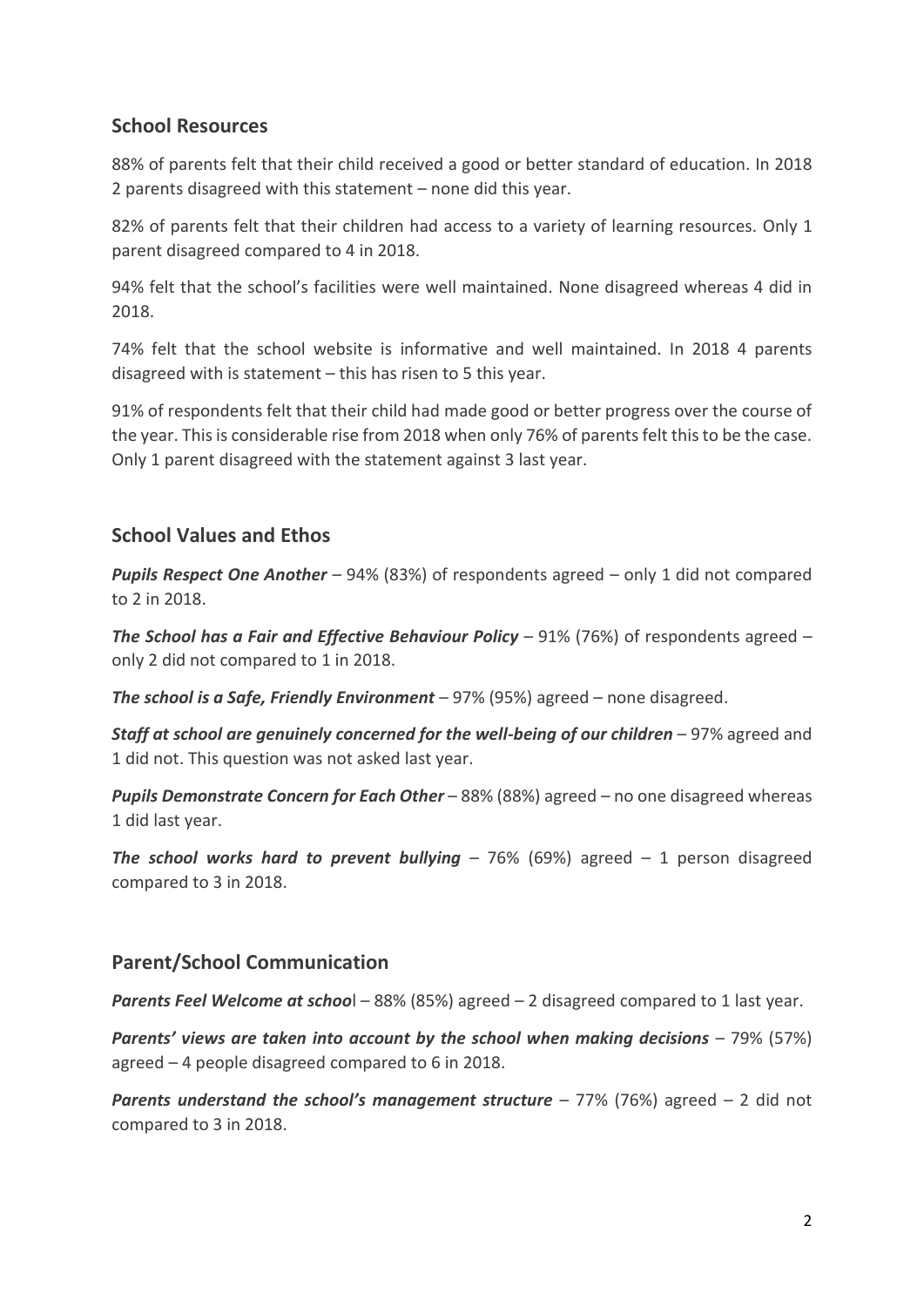*The Headteacher is approachable and fair* – 97% (86%) agreed – 1 did not compared to 2 last year.

*Parents are kept informed of governing body decisions* – 100% (68%) agreed.

**Parents have opportunities to engage with school life** – 88% (78%) agreed – 2 did not compared to 4 last year.

**Parents have sufficient guidance on how to support their child at home** - 71% (45%) agreed and significantly only 3 people, which equates to 9% did not, compared to 31% in 2018.

## **Christian Distinctiveness**

- I am aware of and understand the school's Christian vision, ethos and values 94%
- 79% of parents feel that the school embraces the parable of the mustard seed to help children grow into rounded individuals – none disagreed.
- Between 76-91% of parents feel that we encourage children to live out the six distinct Christian values we promote in school. There were only 2 parents who felt that this wasn't the case – 1 who felt we needed to promote love in school and one who felt that forgiveness needed to be promoted further.
- 4 parents wished to see us place greater emphasis on our Christian distinctiveness, whereas 88% felt this was not needed.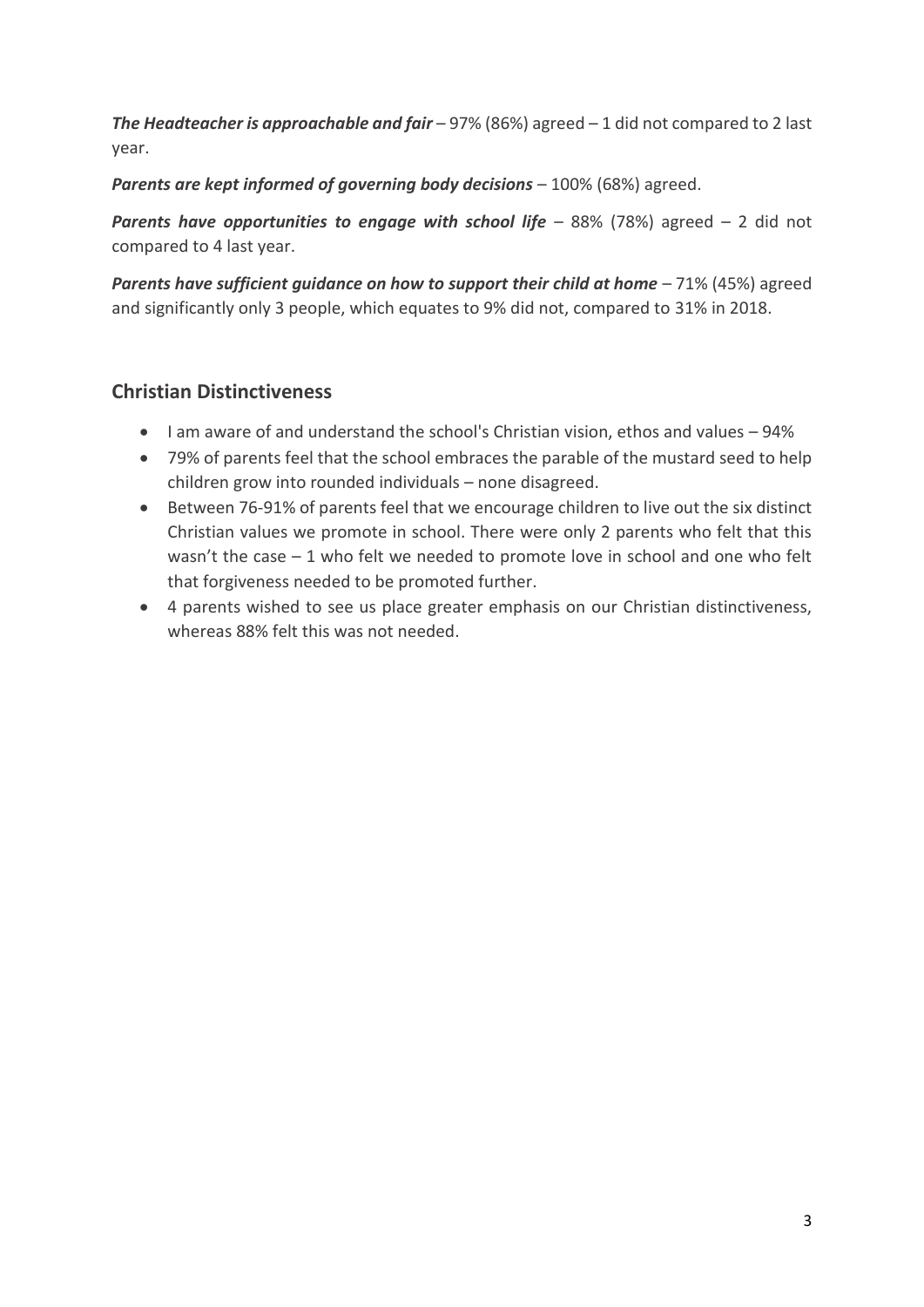# **2019 Parent Satisfaction Survey**

|              | <b>Don't Know</b> | <b>Strongly Disagree</b> | <b>Disagree</b> | <b>Neither Agree Nor Disagree</b> | <b>Agree</b> | <b>Strongly Agree</b> |
|--------------|-------------------|--------------------------|-----------------|-----------------------------------|--------------|-----------------------|
| English      | 0.0%              | 0.0%                     | 0.0%            | 2.9%                              | 47.1%        | 50.0%                 |
|              | (0)               | (0)                      | (0)             | (1)                               | (16)         | (17)                  |
| Maths        | 0.0%              | 0.0%                     | 2.9%            | 5.9%                              | 41.2%        | 50.0%                 |
|              | (0)               | (0)                      | (1)             | (2)                               | (14)         | (17)                  |
| Science      | 5.9%              | 0.0%                     | 0.0%            | 5.9%                              | 47.1%        | 41.2%                 |
|              | (2)               | (0)                      | (0)             | (2)                               | (16)         | (14)                  |
| Art          | 2.9%              | 0.0%                     | 2.9%            | 17.6%                             | 38.2%        | 38.2%                 |
|              | (1)               | (0)                      | (1)             | (6)                               | (13)         | (13)                  |
| <b>RE</b>    | 2.9%              | 0.0%                     | 0.0%            | 5.9%                              | 52.9%        | 38.2%                 |
|              | (1)               | (0)                      | (0)             | (2)                               | (18)         | (13)                  |
| <b>PE</b>    | 0.0%              | 0.0%                     | 2.9%            | 2.9%                              | 47.1%        | 47.1%                 |
|              | (0)               | (0)                      | (1)             | (1)                               | (16)         | (16)                  |
| <b>Music</b> | 11.8%             | 2.9%                     | 2.9%            | 20.6%                             | 32.4%        | 29.4%                 |
|              | (4)               | (1)                      | (1)             | (7)                               | (11)         | (10)                  |

#### 1. Our school does an excellent job teaching the following subjects.

2. Overall, I feel well informed of how my child is performing in relation to the expected standards and what they need to do to improve

| <b>Don't Know</b> | <b>Strongly Disagree</b> | <b>Disagree</b>   | Neither Agree nor Disagree | <b>Agree</b> | <b>Strongly Agree</b> |
|-------------------|--------------------------|-------------------|----------------------------|--------------|-----------------------|
|                   | 2.9%                     | 2.9%              | 5.9%                       | 50%          | 38.2%                 |
|                   |                          | $\left( 1\right)$ | (2)                        | (17)         | (13)                  |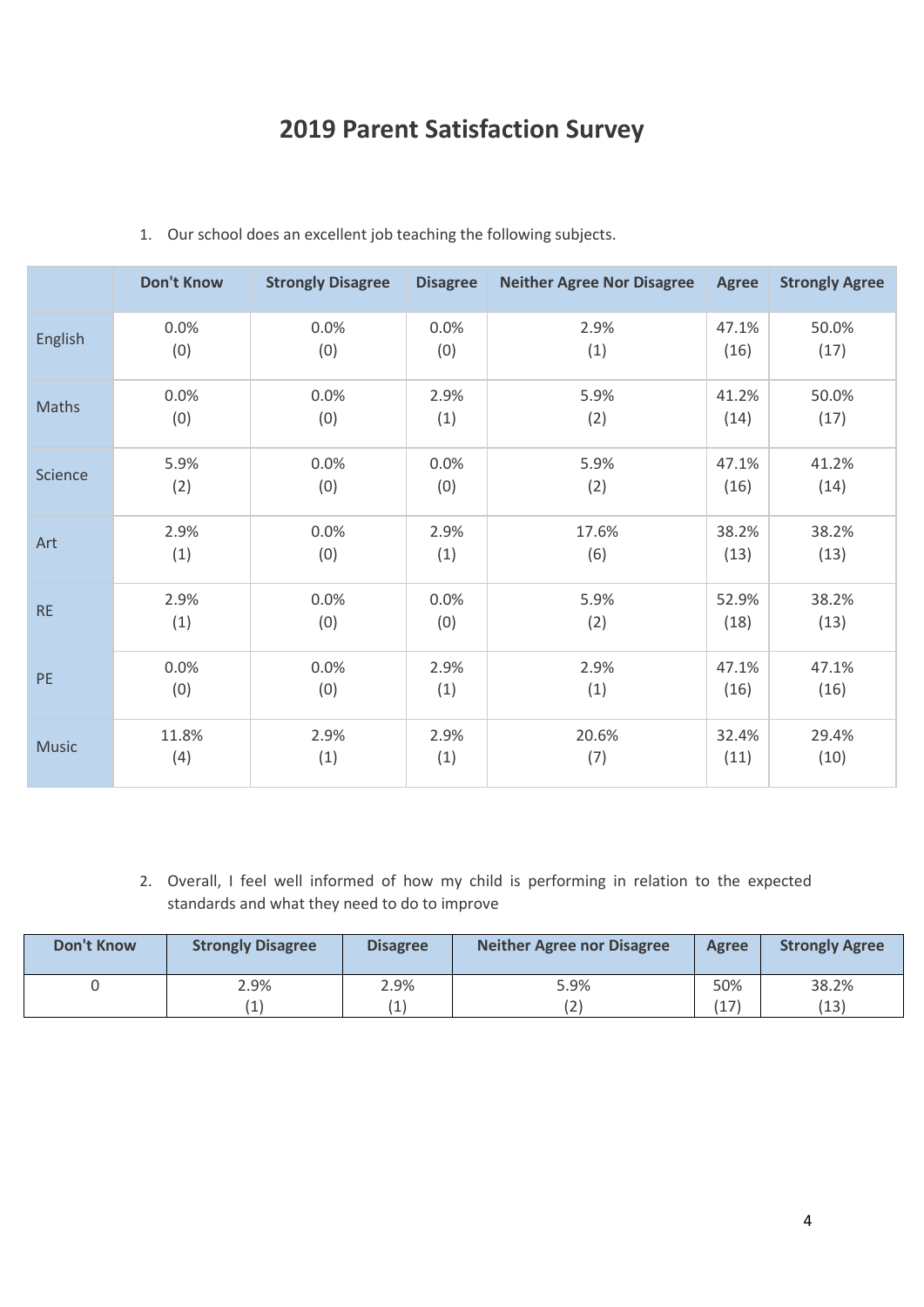3. Please tell us if you agree or disagree with the following points:

|                                                             | Don't<br><b>Know</b> | <b>Strongly</b><br><b>Disagree</b> | <b>Disagree</b> | <b>Neither Agree</b><br><b>Nor Disagree</b> | <b>Agree</b>  | <b>Strongly</b><br><b>Agree</b> |
|-------------------------------------------------------------|----------------------|------------------------------------|-----------------|---------------------------------------------|---------------|---------------------------------|
| My child receives a good or better                          | 0.0%                 | 0.0%                               | $0.0\%$         | 11.8%                                       | 52.9%         | 35.3%                           |
| standard of teaching and learning.                          | (0)                  | (0)                                | (0)             | (4)                                         | (18)          | (12)                            |
| My child has access to a variety of                         | 8.8%                 | $0.0\%$                            | 2.9%            | 5.9%                                        | 52.9%         | 29.4%                           |
| resources that help them learn.                             | (3)                  | (0)                                | (1)             | (2)                                         | (18)          | (10)                            |
| school's<br>facilities<br>well<br>Our<br>are<br>maintained. | 2.9%<br>(1)          | 0.0%<br>(0)                        | 0.0%<br>(0)     | 2.9%<br>(1)                                 | 61.8%<br>(21) | 32.4%<br>(11)                   |
| The school website is informative and                       | 0.0%                 | 5.9%                               | 8.8%            | 11.8%                                       | 41.2%         | 32.4%                           |
| attractive.                                                 | (0)                  | (2)                                | (3)             | (4)                                         | (14)          | (11)                            |
| My child has made good or better                            | 0.0%                 | 2.9%                               | 0.0%            | 5.9%                                        | 47.1%         | 44.1%                           |
| progress this academic year.                                | (0)                  | (1)                                | (0)             | (2)                                         | (16)          | (15)                            |

#### 4. School Values and Ethos

|                                                                                      | Don't<br><b>Know</b> | <b>Strongly</b><br><b>Disagree</b> | <b>Disagree</b> | <b>Neither</b><br><b>Agree Nor</b><br><b>Disagree</b> | <b>Agree</b>  | <b>Strongly</b><br><b>Agree</b> |
|--------------------------------------------------------------------------------------|----------------------|------------------------------------|-----------------|-------------------------------------------------------|---------------|---------------------------------|
| Pupils in our school show respect for                                                | 0.0%                 | 0.0%                               | 2.9%            | 2.9%                                                  | 50.0%         | 44.1%                           |
| one another.                                                                         | (0)                  | (0)                                | (1)             | (1)                                                   | (17)          | (15)                            |
| Our school's behaviour policy is fair                                                | 0.0%                 | 0.0%                               | 5.9%            | 2.9%                                                  | 47.1%         | 44.1%                           |
| and effective.                                                                       | (0)                  | (0)                                | (2)             | (1)                                                   | (16)          | (15)                            |
| Our school provides staff and pupils                                                 | 0.0%                 | 0.0%                               | 0.0%            | 2.9%                                                  | 38.2%         | 58.8%                           |
| with a safe and friendly environment.                                                | (0)                  | (0)                                | (0)             | (1)                                                   | (13)          | (20)                            |
| Staff at our school demonstrate a<br>genuine concern for the wellbeing of<br>pupils. | 0.0%<br>(0)          | 2.9%<br>(1)                        | 0.0%<br>(0)     | 0.0%<br>(0)                                           | 38.2%<br>(13) | 58.8%<br>(20)                   |
| Pupils at our school demonstrate a                                                   | 5.9%                 | 0.0%                               | 0.0%            | 5.9%                                                  | 55.9%         | 32.4%                           |
| genuine concern for other pupils.                                                    | (2)                  | (0)                                | (0)             | (2)                                                   | (19)          | (11)                            |
| Pupils and Staff in our school work                                                  | 8.8%                 | 2.9%                               | 0.0%            | 11.8%                                                 | 32.4%         | 44.1%                           |
| hard to prevent any form of bullying                                                 | (3)                  | (1)                                | (0)             | (4)                                                   | (11)          | (15)                            |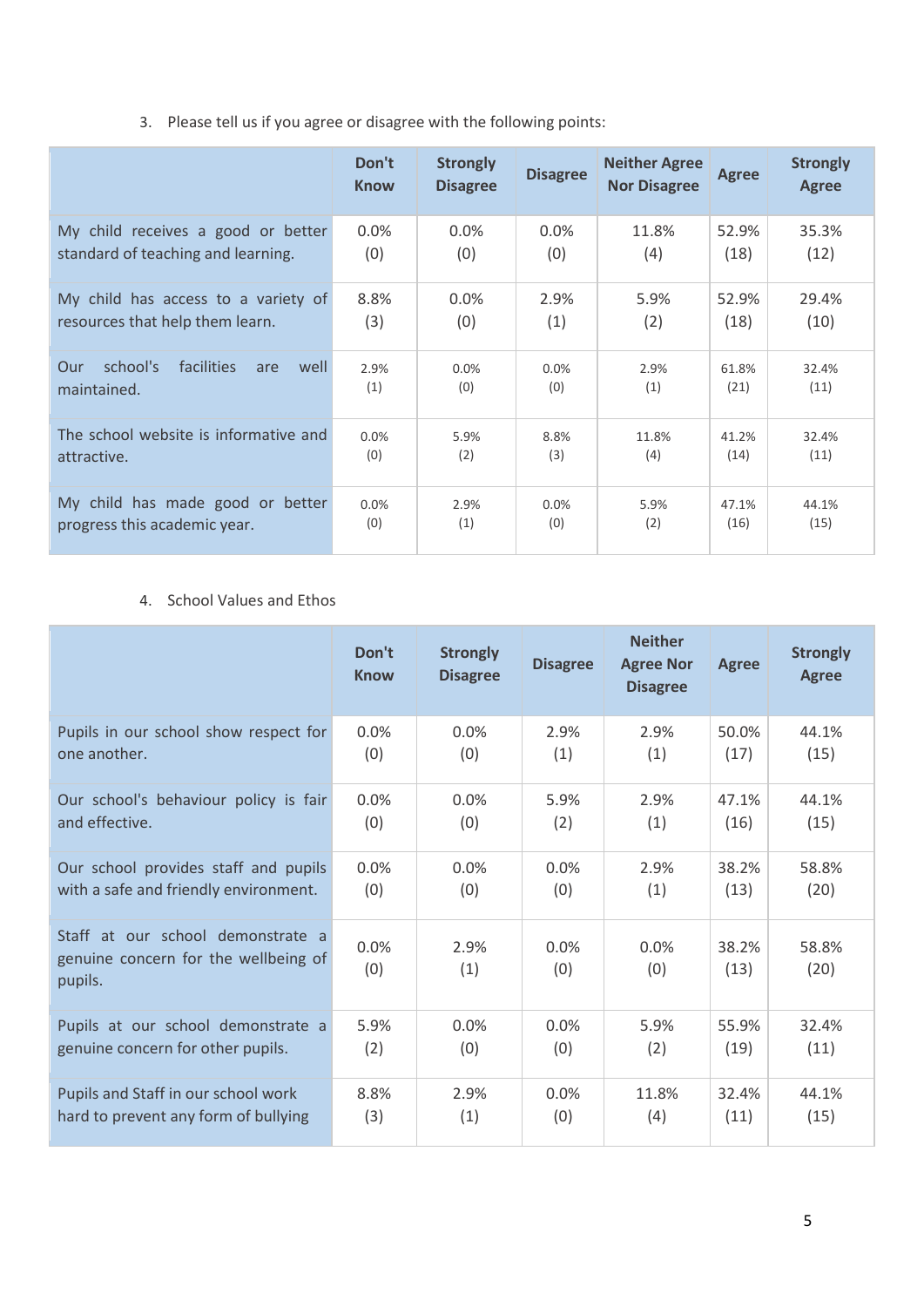#### 5. Parent - School Communication

|                                                                                                                     | Don't<br><b>Know</b> | <b>Strongly</b><br><b>Disagree</b> | <b>Disagree</b> | <b>Neither Agree</b><br><b>Nor Disagree</b> | <b>Agree</b>  | <b>Strongly</b><br><b>Agree</b> |
|---------------------------------------------------------------------------------------------------------------------|----------------------|------------------------------------|-----------------|---------------------------------------------|---------------|---------------------------------|
| Parents feel welcome at our school.                                                                                 | 2.9%                 | 2.9%                               | 2.9%            | 2.9%                                        | 20.6%         | 67.6%                           |
|                                                                                                                     | (1)                  | (1)                                | (1)             | (1)                                         | (7)           | (23)                            |
| We take into account parents views<br>when it comes to making school<br>decisions.                                  | 0.0%<br>(0)          | 5.9%<br>(2)                        | 5.9%<br>(2)     | 8.8%<br>(3)                                 | 44.1%<br>(15) | 35.3%<br>(12)                   |
| I understand the schools leadership                                                                                 | 0.0%                 | 0.0%                               | 5.9%            | 17.6%                                       | 29.4%         | 47.1%                           |
| and management structure.                                                                                           | (0)                  | (0)                                | (2)             | (6)                                         | (10)          | (16)                            |
| The Headteacher is approachable and                                                                                 | 0.0%                 | 3.0%                               | 0.0%            | 0.0%                                        | 9.1%          | 87.9%                           |
| fair.                                                                                                               | (0)                  | (1)                                | (0)             | (0)                                         | (3)           | (29)                            |
| I am kept informed of the decisions the<br>Governing Body make in setting the<br>strategic direction of the school. | 0.0%<br>(0)          | 0.0%<br>(0)                        | 0.0%<br>(0)     | 0.0%<br>(0)                                 | 47.1%<br>(16) | 52.9%<br>(18)                   |
| I am given regular opportunities to                                                                                 | 0.0%                 | 2.9%                               | 2.9%            | 5.9%                                        | 29.4%         | 58.8%                           |
| engage with school life.                                                                                            | (0)                  | (1)                                | (1)             | (2)                                         | (10)          | (20)                            |
| I am given sufficient guidance on how<br>to support my child with their learning<br>at home                         | 0.0%<br>(0)          | 2.9%<br>(1)                        | 5.9%<br>(2)     | 20.6%<br>(7)                                | 38.2%<br>(13) | 32.4%<br>(11)                   |